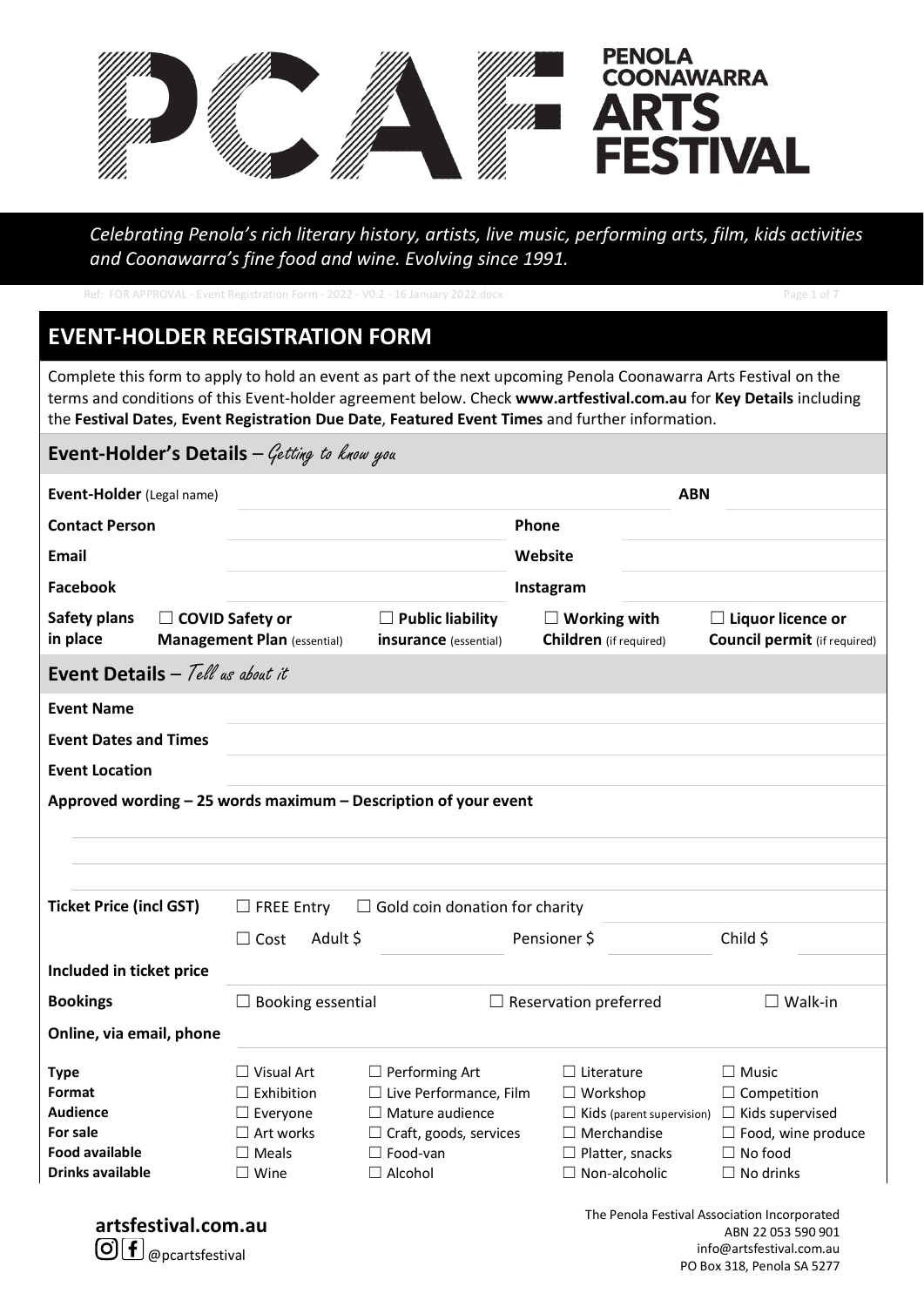

**Ref: FOR APPROVAL - Event Registration Form - 2022 - V0.2 - 16 January 2022.docx Page 2 of 7**

|                | Artist's Details $-$ Who is joining us                                                                                              |           |  |  |  |  |  |
|----------------|-------------------------------------------------------------------------------------------------------------------------------------|-----------|--|--|--|--|--|
|                | <b>Artist's Name</b>                                                                                                                |           |  |  |  |  |  |
| <b>Address</b> |                                                                                                                                     | Phone     |  |  |  |  |  |
| Email          |                                                                                                                                     | Website   |  |  |  |  |  |
| Facebook       |                                                                                                                                     | Instagram |  |  |  |  |  |
|                | <b>Limestone Coast local artist</b><br><b>Visiting artist from</b>                                                                  |           |  |  |  |  |  |
|                | Attach approved photos from artist - 2MB maximum                                                                                    |           |  |  |  |  |  |
|                | Approved wording $-25$ words maximum $-$ Description of your artist                                                                 |           |  |  |  |  |  |
|                |                                                                                                                                     |           |  |  |  |  |  |
|                |                                                                                                                                     |           |  |  |  |  |  |
|                |                                                                                                                                     |           |  |  |  |  |  |
|                |                                                                                                                                     |           |  |  |  |  |  |
|                | Event Registration Fees $-$ How we support you                                                                                      |           |  |  |  |  |  |
|                | Further details of the benefits of the event registration types are included in the Event-holder agreement below.                   |           |  |  |  |  |  |
|                | Featured Event - \$100 - Featured event of the Arts Festival program, register by the Event Registration Due Date                   |           |  |  |  |  |  |
|                | <b>Featured Event Times (1 hour maximum):</b>                                                                                       |           |  |  |  |  |  |
|                | Logo and photos (maximum 2MB) - Attach for use online                                                                               |           |  |  |  |  |  |
|                | Approved additional wording - 50 words maximum                                                                                      |           |  |  |  |  |  |
|                |                                                                                                                                     |           |  |  |  |  |  |
|                |                                                                                                                                     |           |  |  |  |  |  |
|                |                                                                                                                                     |           |  |  |  |  |  |
|                |                                                                                                                                     |           |  |  |  |  |  |
|                |                                                                                                                                     |           |  |  |  |  |  |
|                | Supported Event - \$50 - Event supported in the Arts Festival program, register by the Event Registration Due Date                  |           |  |  |  |  |  |
|                | Registered Event - \$NIL - An event recognised online as part of the Arts Festival                                                  |           |  |  |  |  |  |
|                | Payment Options - Your investment                                                                                                   |           |  |  |  |  |  |
| ш              | Bank transfer, cheque or cash deposit to The Penola Festival Association Incorporated,<br>Bendigo Bank BSB: 633-000, Acc: 153476825 |           |  |  |  |  |  |
| ப              | Credit card via www.trybooking.com.au, search for "Penola Coonawarra Arts Festival"                                                 |           |  |  |  |  |  |
|                | Cheque made payable to "The Penola Festival Association Incorporated", sent to PO Box 318, PENOLA SA 5277                           |           |  |  |  |  |  |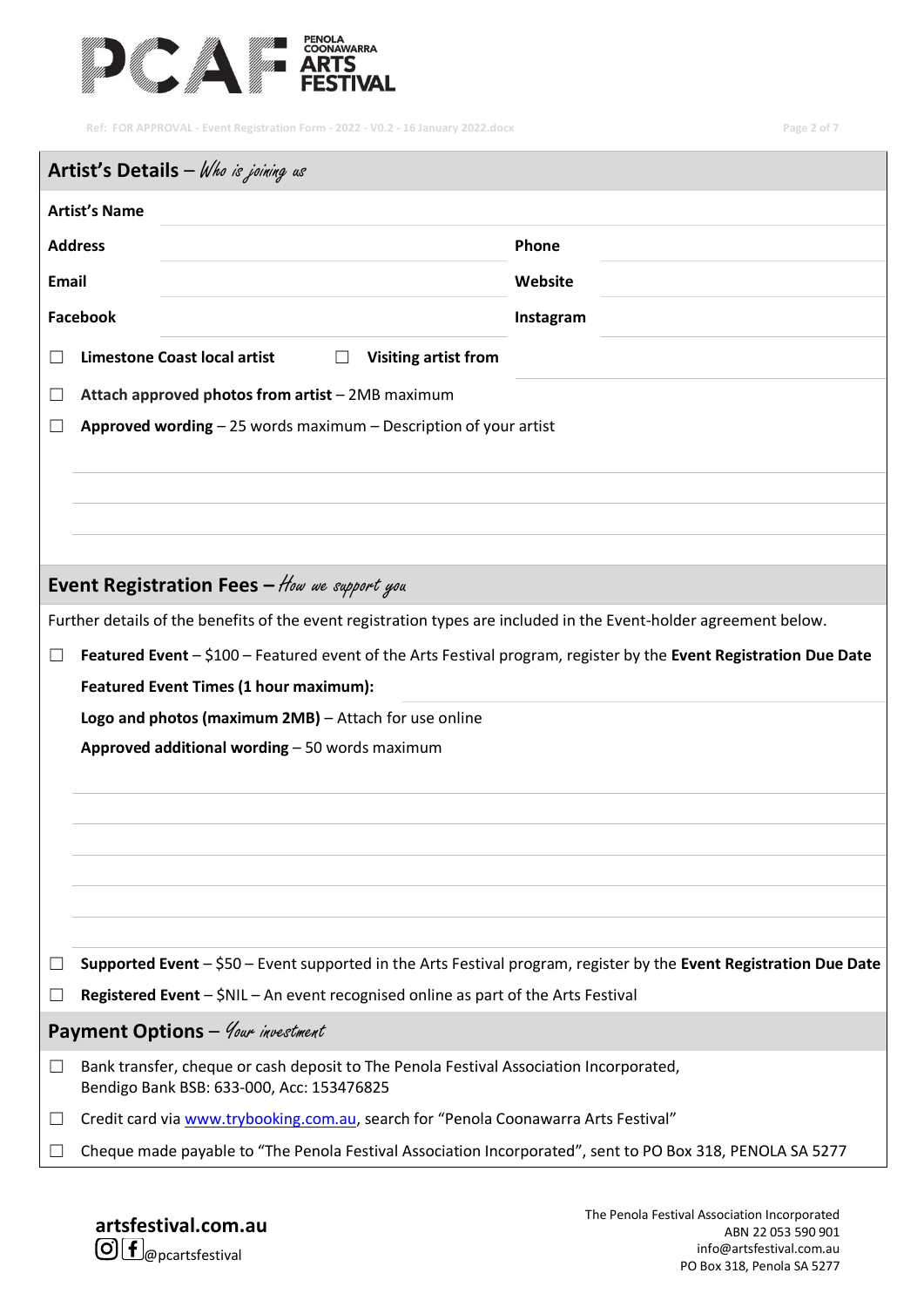

**Ref: FOR APPROVAL - Event Registration Form - 2022 - V0.2 - 16 January 2022.docx Page 3 of 7**

## **1. About the Penola Coonawarra Arts Festival**

The Penola Coonawarra Arts Festival is a celebrated event promoted by the not-for-profit organisation, "The Penola Festival Association Incorporated" ABN 22 053 590 901 (the **Arts Festival**), a Federally registered cultural organisation. The Arts Festival is run purely by volunteers and relies on the financial support of sponsors, our community and visitors that join in the celebration of the arts and our region.

The purpose of the Arts Festival is to promote an appreciation of the arts, its creators, fine wine and produce of our region and promote tourism – but as importantly to the organising committee, it is to foster the opportunity for our community, our kids, teenagers, families, adults, the elderly, local organisations and our visitors to participate in the arts for all our well-being, inspiration, personal growth and enjoyment, in our region.

This document together with a completed Event Registration Form provides the terms and conditions for holding an event as part of the Arts Festival, with the Arts Festival's sincere gratitude. The Arts Festival confirms it agrees to accept an Event on the terms of this agreement, by the Arts Festival issuing a tax invoice or receipt for the fees for registering an event.

## **2. Key Details included on the Website**

Key details referred to in these terms and conditions are updated on the websit[e www.artsfestival.com.au](http://www.artsfestival.com.aum/) from timeto-time, including:

| <b>Event Registration Due Date</b> | The date the Event-older Registration form must be received at the Delivery<br>Address. Conditions and changes to these terms and conditions may apply to<br>late or incomplete registrations.                                |
|------------------------------------|-------------------------------------------------------------------------------------------------------------------------------------------------------------------------------------------------------------------------------|
| <b>Delivery Address</b>            | The delivery address for the Event Registration Form.                                                                                                                                                                         |
| <b>Event Registration Fee</b>      | The event registration fee applicable (if any) paid online by the event-holder or<br>payable on the terms of the tax voice issued by the Arts Festival.                                                                       |
| <b>Festival Dates</b>              | The dates and times of the Arts Festival.                                                                                                                                                                                     |
| <b>Featured Event Times</b>        | The dates and times available for an event exclusive featured in the program<br>during the Arts Festival. Negotiation of the date and time may be required with<br>the Arts Festival to avoid conflicts in the event program. |
| <b>Enguiries</b>                   | The contact details of the Penola Coonawarra Arts Festival to answer queries<br>about event registrations.                                                                                                                    |

### **3. The Event-holder's Agreement**

The Event-holder agrees to hold an event related to the promotion of the arts during the Arts Festival at the times and the location agreed in the Event Registration Form and pay the non-refundable **Event Registration Fee**. In return, the Arts Festival agrees to support the event on the terms and conditions of this Event-holder agreement, reserving the right to refuse or cancel an Event Registration in its absolute discretion, without providing reasons.

Event-Holders who complete the registration by the **Event Registration Due Date** and pay the applicable **Event Registration Fee**, will be included in printed and online publications for the Arts Festival. Later eventholder registrations accepted will receive the support the Arts Festival can reasonably provide with its volunteer resources. The Arts Festival reserves the rights to alter the support for an event-holder, as is reasonable, in its absolute discretion, and may charge a late registration or change in details fee of up to \$50.

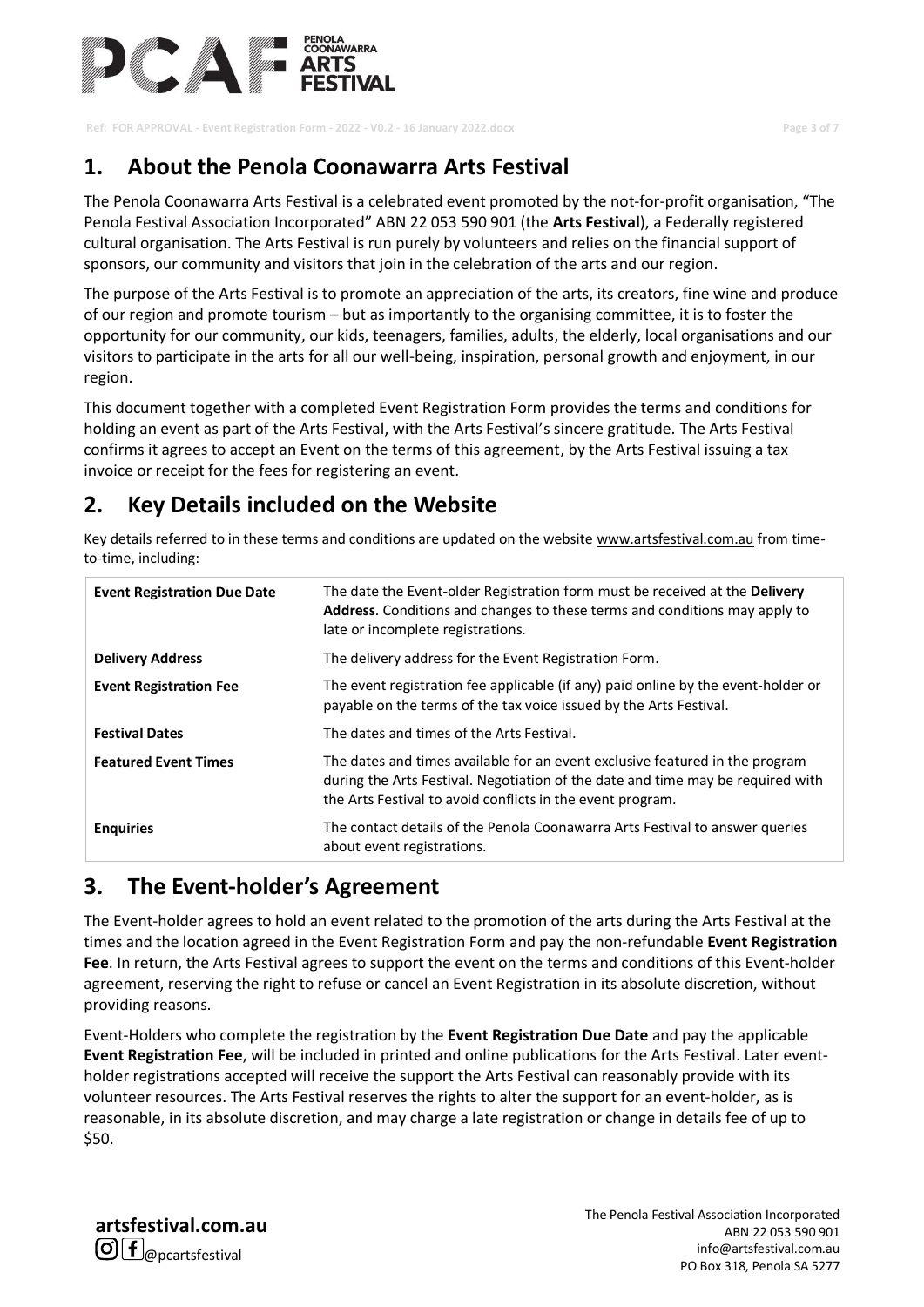

**Ref: FOR APPROVAL - Event Registration Form - 2022 - V0.2 - 16 January 2022.docx Page 4 of 7**

## **4. Use of Art Festival's Name, Social Media Posts and Signage**

The logo and name "Penola Coonawarra Arts Festival" belongs to "The Penola Festival Association Incorporated" and may not be used without the Art Festival's consent. The Arts Festival permits an approved registered Event-holder to use the name "Penola Coonawarra Arts Festival" or "the Arts Festival" in materials promoting the Arts Festival. The Arts Festival does not accept any responsibility or any claims, actions, liabilities, losses, demands, suits, proceedings, damages, expenses or costs arising out of or in respect of the use of the Arts Festival's logo or name, and in any case, in any amount in excess of the **Event Registration Fee**.

The Arts Festival encourages registered Event-holders to repost or forward the Arts Festival's social media and website posts to the Event-holder's own social media accounts and contact database.

Any reusable signage provided to the Event-holder by the Arts Festival shall be returned to the Arts Festival after the festival event.

## **5. Use of Event-holder's Logo and Name and Artists' Name**

The Event-Holder agrees to provide the Arts Festival with its logo, in the form requested by the Arts Festival by the **Event Registration Due Date**. The Arts Festival agrees to only use the Event-holder's logo or name for the purposes of this agreement. The Event-holder warrants that it has the full power and authority to provide its logo, name, details and artist information and indemnifies the Arts Festival against any claims, actions, liabilities, losses, demands, suits, proceedings, damages, expenses or costs arising out of or in respect of the proper use by the Arts Festival including but not limited to any claims in respect of any infringement of any third party intellectual property rights.

## **6. Event-holder's Responsibilities**

The Event-holder accepts liability and indemnifies the Arts Festival for any claims, actions, expenses, losses, demands, suits, proceedings, damages, or costs arising out of or in respect of the event held by the Eventholder, and agrees it is the Event-holder's responsibility to:

- promote the event and the Event-holder's involvement in the Arts Festival on the terms of this agreement
- engage the artist or performers exhibiting at the event
- collect and provide data requested by the Arts Festival of the number of visitors who attend the event
- collect and manage bookings, RSVPs, tickets, entry costs and sales receipts for the event
- provide a suitable and safe venue for the event and adequate staff during the event opening times
- have appropriate public liability and event insurances for the event
- have and comply with a COVID Safety or Management Plan as is required under State legislation
- comply with work health and safety standards and CFS fire safety requirements for the event
- if applicable, obtain and comply with any permits required from the council for the event
- if applicable, obtain and comply with liquor licensing regulations including responsible service of alcohol at the event
- if applicable, comply with 'Working with Children' requirements at the event
- provide and manage waste disposal and sufficient clean toilets at the event

## **7. Event-holder Registration Fee**

There is a small non-refundable **Event Registration Fee** to assist support the sustainability of the Arts Festival and the cost of co-ordinating the program design and print, website maintenance – the labour involved is mostly provided on a volunteer basis however there are still growing costs involved. The Arts Festival is also mindful to be inclusive of those who wish to participate in the Arts Festival with a no cost

**artsfestival.com.au**  $\bigcirc$   $f$   $_{\textcircled{p}$  pcarts festival

The Penola Festival Association Incorporated ABN 22 053 590 901 info@artsfestival.com.au PO Box 318, Penola SA 5277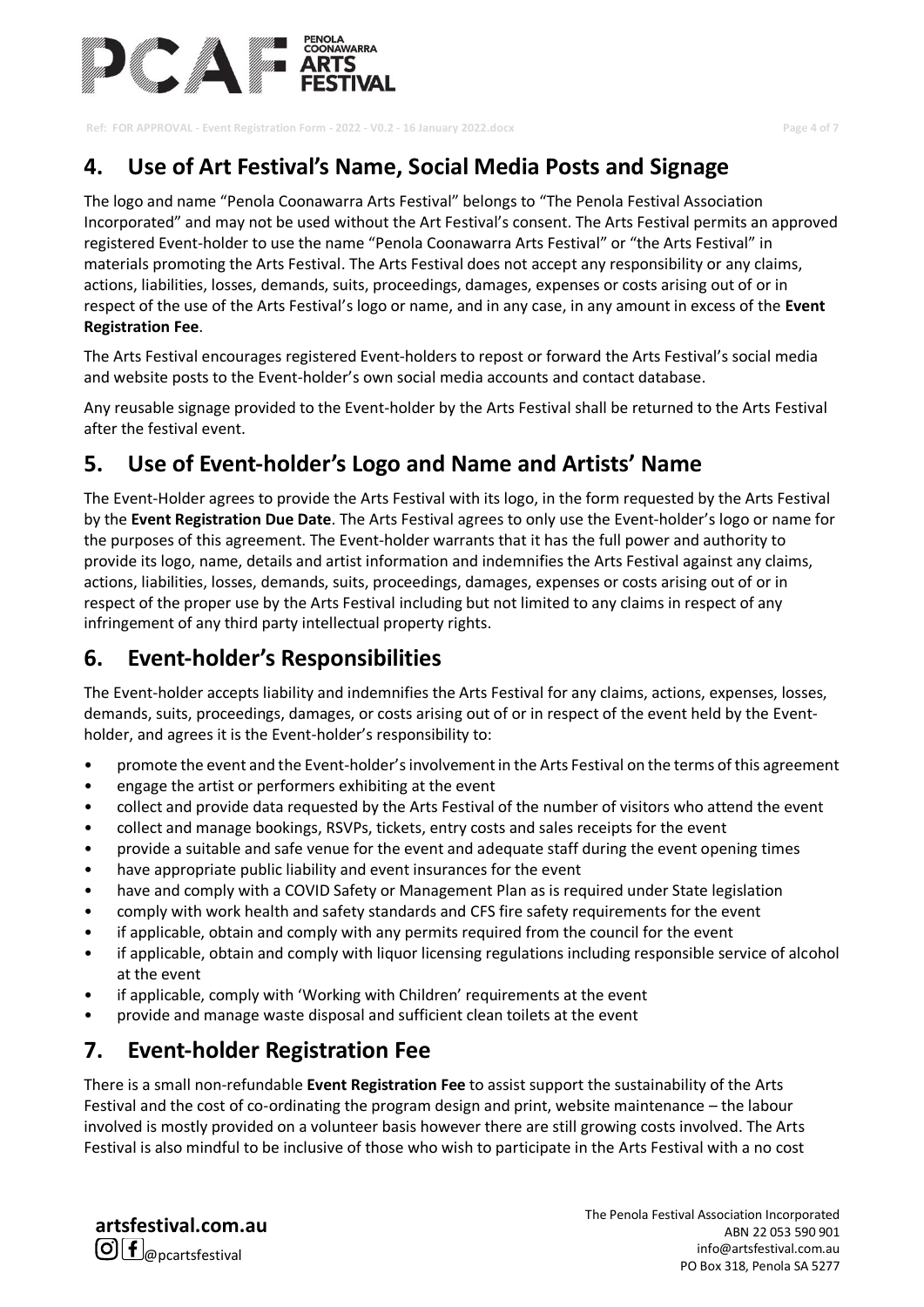

**Ref: FOR APPROVAL - Event Registration Form - 2022 - V0.2 - 16 January 2022.docx Page 5 of 7**

option, allowing Event-holder's to select the level of support the Event-holder wishes to provide to the Arts Festival and receive in return.

### **8. Types of Event Registrations**

|                                                                                                     | <b>Featured Event</b> | <b>Supported Event</b> | <b>Registered Event</b> |
|-----------------------------------------------------------------------------------------------------|-----------------------|------------------------|-------------------------|
| <b>USE OF FESTIVAL NAME</b><br>(for commercial<br>purposes)<br>- Penola Coonawarra Arts<br>Festival |                       |                        |                         |
| <b>EVENT LISTING</b><br>- exclusive featured event<br>- in printed program<br>- on website          |                       | 坐                      | ×                       |
| <b>EVENT-HOLDER NAME</b><br>- logo on website<br>- name on website                                  |                       | x                      | ×                       |
| <b>SOCIAL MEDIA</b><br>- exclusive post with logo<br>- promotional post<br>- collective listing     |                       |                        | ×                       |
| <b>HONOURED GUESTS</b><br>- Invitation to selected<br><b>Festival Events</b>                        |                       |                        |                         |

Following is some further information about the benefits of registering an event with the Arts Festival:

#### • **Use of the Arts Festival Name**

Event-holder registrations accepted by the Arts Festival are permitted to use the name **"Penola Coonawarra Arts Festival"**, its logo, signage or flags for commercial purposes, to promote your involvement in the Arts Festival. Any reusable signage or flags remain the property of the Arts Festival and we ask they are returned after the Arts Festival.

#### • **Event Listing**

Event-holder registrations accepted by the Arts Festival are listed on the website. Featured and Supported Events are included in a printed publication. A Featured Event is included and promoted with additional approved wording and description at a negotiated exclusive time during the Arts Festival.

#### • **Event-holder Name**

All Event-holder's events are listed on the website in thanks of participating in the Arts Festival. Featured Event-holder's logo are also included on the website in thanks.

#### • **Social Media**

All event listings are acknowledged on the Arts Festival's social media accounts including Facebook and Instagram. Featured Events with at including your Event-holder's logo. Supported events with a promotional post. All other registered Events are promoted in collective posts. The Arts Festival reserves the rights to engage in other promotional activities for events, in its discretion.

#### • **Honoured Guests**

All Event-holders are invited as honoured guests to selected Arts Festival events including the official opening night to announce the John Shaw Neilson and other Prizes and other of Festival Events.

**artsfestival.com.au**  $\bigcirc$   $f$   $_{\textcircled{p}$  cartsfestival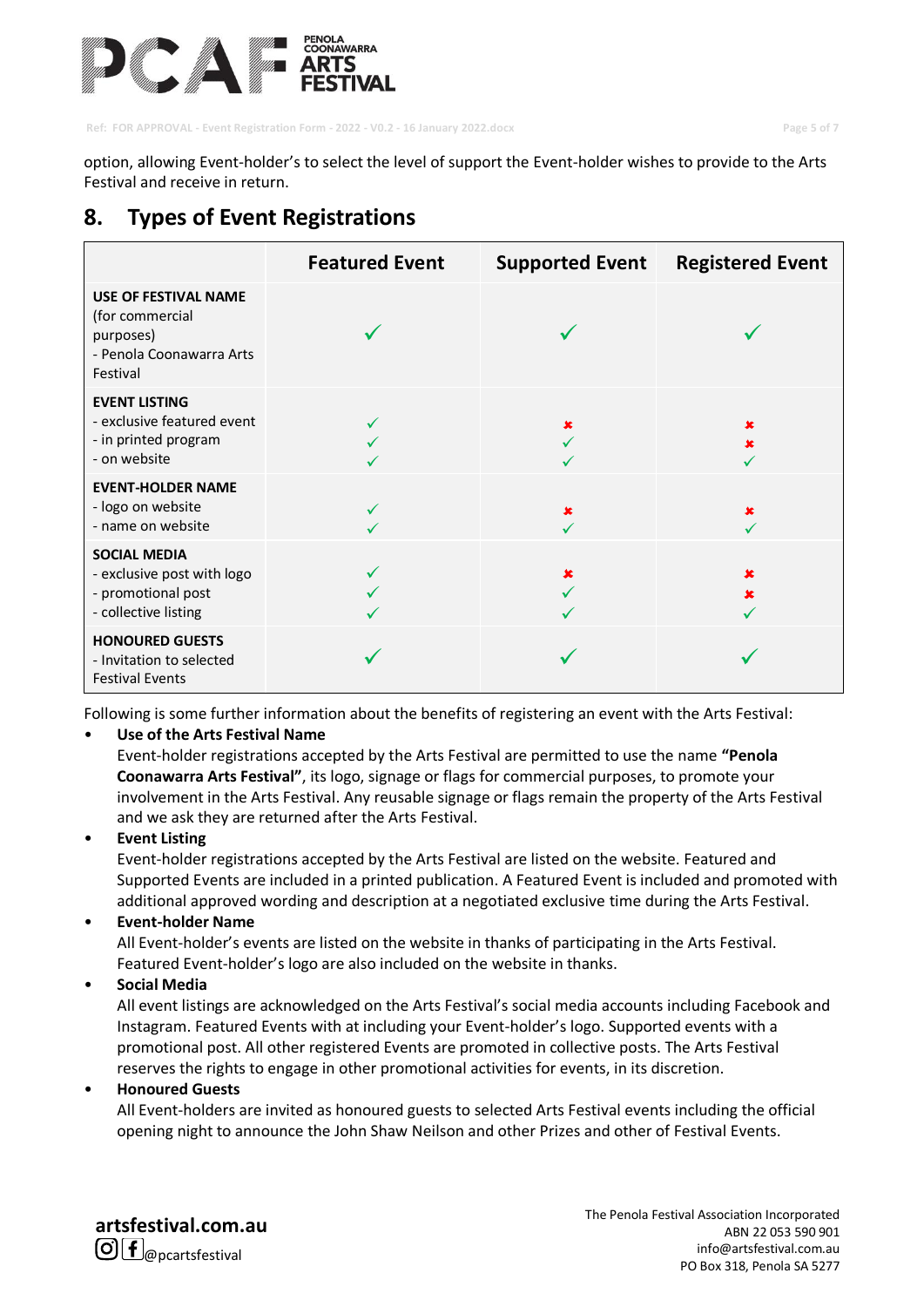

**Ref: FOR APPROVAL - Event Registration Form - 2022 - V0.2 - 16 January 2022.docx Page 6 of 7**

## **9. Approved Wording and Advertisement**

The Arts Festival agrees to use the approved wording or advertisement provided by the Event-holder without substantive change, provided the approved wording is accepted by the Arts Festival in its absolute discretion, and is within the stipulated maximum word limit. The Arts Festival will make reasonable attempts to incorporate a change to an Event-holder's approved wording or Advertisement requested by an Eventholder in writing, however the Arts Festival accepts no responsibility for and the Event-holder indemnifies the Art Festival against any claims, actions, liabilities, losses, demands, suits, proceedings, damages, cost or expense from use of any approved wording or advertisement provided by the Event-holder.

If the Event-holder does not provide approved wording or advertisement copy by the **Event Registration Due Date** or within the word limit requested, the Event-holder consents to the Arts Festival use of the Eventholder's name and logo with wording or an advertisement designed by the Arts Festival for the purposes of this agreement.

### **10. Consent to Communications from the Arts Festival**

The Event-holder consents to the Arts Festival using the contact details provided on the Event-holder Registration Form in relation to this agreement and for the purposes of promoting the Arts Festival by any method for which details have been provided by the Event-holder, including electronic communications.

### **11. Event Bookings and Visitor Counts**

The Arts Festival collects information on the number of visitors to the Arts Festival and the impact holding the Arts Festival has for our community. This is done to attract financial grants and community backing for future Arts Festivals. It is for this reason the Arts Festival encourages Event-holders to take bookings for its event or record visitor numbers to its event, and we ask that information is shared with the Arts Festival.

The Event-holder is responsible for deciding whether to require bookings or charge an entry fee, online or by phone or email, or estimate the visitors who walk-in to the event.

### **12. Duration of Event-Holder Agreement**

Each party agrees to act at all times in a manner which is consistent with the good name, goodwill and reputation of the parties and agrees not to take any action which may damage the other party's name or logo in connection with this agreement. Either party may terminate this agreement if either party brings the other into disrepute. The Arts Festival may terminate this Agreement on written notice to the Event-holder, if the Event-holder fails to pay the **Event Registration Fee** to the Arts Festival in accordance with the payment terms included in the invoice issued by the Arts Festival. On termination of this agreement for any reason, the Event-holder will not be entitled to any refund of fees paid.

Nothing in this agreement creates any relationship of employment, agency or partnership. This agreement contains the entire agreement and may only be varied in writing. This agreement is governed by the law of South Australia. A waiver of an obligation by a party is not a waiver of any other obligation under this agreement.

## **13. Materials Promoting the Arts Festival**

Materials promoting the Penola Coonawarra Arts Festival referred to in these terms and conditions, include but are not limited to hardcopy and digital materials, such as:

- Posters, flyers, invitations, brochures, programs
- Advertising on TV, cinema, billboards, in the press
- Marketing materials including hardcopy and online, websites, e-news, social media, emails, messaging services
- Signage at venues, on digital screens, street banners

**artsfestival.com.au**  $\bigcirc$   $f$   $_{\textcircled{p}$  pcarts festival

The Penola Festival Association Incorporated ABN 22 053 590 901 info@artsfestival.com.au PO Box 318, Penola SA 5277